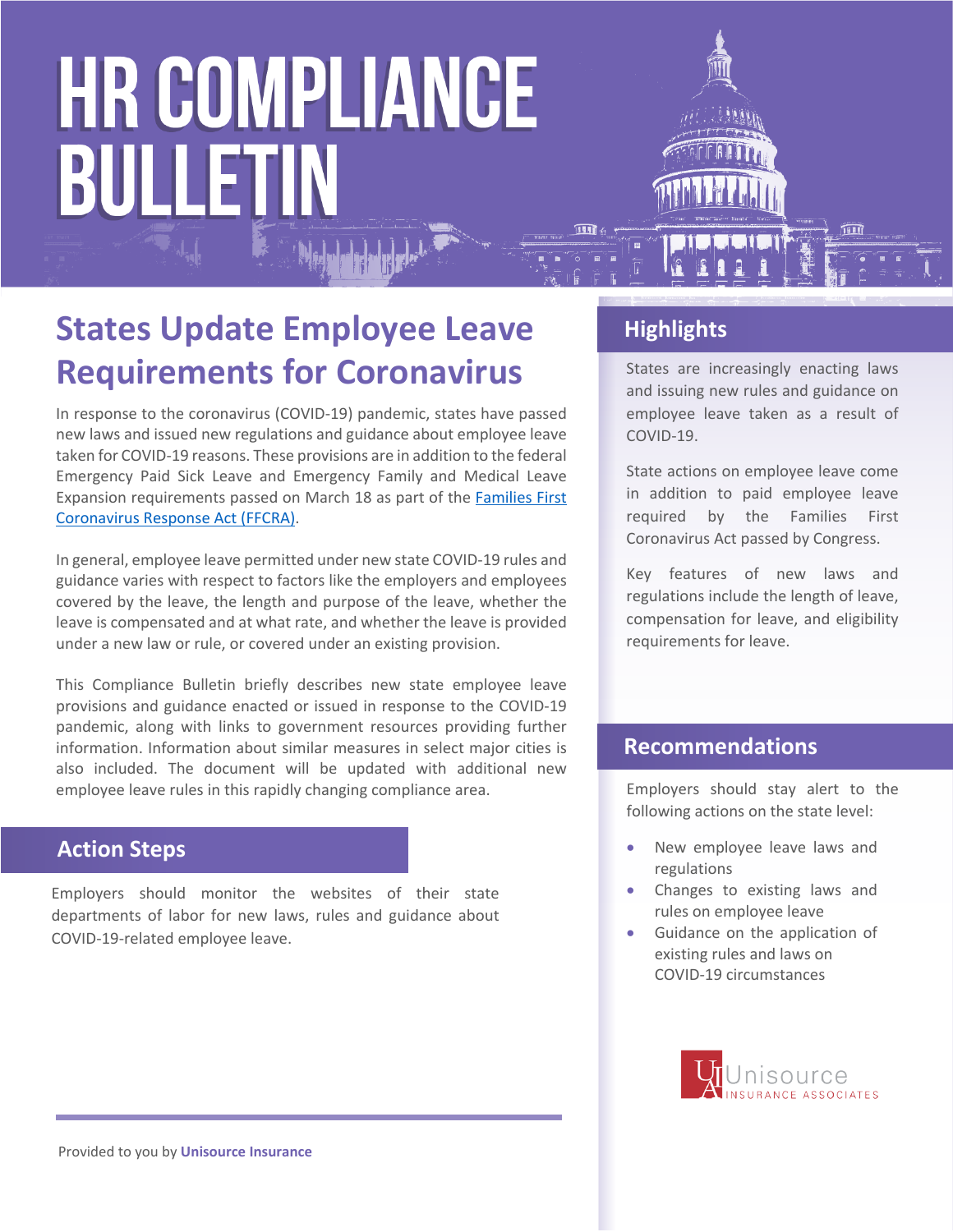

# **California**

The California Labor Commissioner has issued [FAQs](https://www.dir.ca.gov/dlse/2019-Novel-Coronavirus.htm) on employee leave options, compensation and salary in the context of COVID-19. In addition, Governor Newsom issued an [executive order](https://www.gov.ca.gov/2020/04/16/governor-newsom-announces-paid-sick-leave-benefits-for-food-sector-workers-impacted-by-covid-19-additional-protections-for-consumers/) requiring large employers to provide up to 80 hours of paid leave for food sector workers for certain COVID-19-related reasons. Covered workers include farm workers, grocery workers and food delivery workers, among others. The measure was intended to provide paid leave for employees not covered by FFCRA's paid leave provisions. [Click here](https://www.gov.ca.gov/2020/04/16/governor-newsom-announces-paid-sick-leave-benefits-for-food-sector-workers-impacted-by-covid-19-additional-protections-for-consumers/) for more information.

- Long Beach—Effective May 19, 2020, a Long Beach [ordinance](http://longbeach.legistar.com/LegislationDetail.aspx?ID=4456416&GUID=D00135E4-A365-4AD1-8FF0-FBEA872BC1C6&Options=ID%7CText%7C&Search=COVID-19+leave) imposes a paid sick leave requirement on employers that have 500 or more employees nationally, and that are not required to provide FFCRA emergency paid sick leave. Under the ordinance, full-time employees are entitled to 80 hours of paid leave, and part-time employees are eligible for paid leave in an amount equal to their average number of work hours over a twoweek period, for specified COVID-19-related reasons. As with the FFCRA, different rates of compensation apply, depending on the reason for leave. The ordinance also contains pay caps and employee and employer exceptions, such as for health care worker and emergency responder employees (as defined in the ordinance).
- Los Angeles—Mayor Eric Garcetti has issued a [public order,](https://www.lamayor.org/sites/g/files/wph446/f/page/file/SUPPLEMENTALPAIDSICKLEAVE.pdf) effective April 10, 2020, requiring up to 80 hours of supplemental paid sick leave for certain workers for specified COVID-19-related reasons. The order applies to private employers with 500 or more employees within the city of Los Angeles, or 2,000 or more employees within the United States. The order includes employer and employee exemptions, and pay caps apply. The city has issued [rules](https://wagesla.lacity.org/) to implement the order.
- Los Angeles County—Under an [urgency ordinance,](https://library.municode.com/ca/los_angeles_county/codes/code_of_ordinances?nodeId=TIT8COPRBUWARE_DIV5COWOPR_CH8.200COSUPASILE) employees in unincorporated areas of Los Angeles County are entitled to 80 hours of supplemental paid sick leave for specific COVID-19-related reasons, retroactive to March 31, 2020. Part-time employees receive paid sick leave equal to their average two weeks' pay. Pay is capped at \$511 per day and \$5,110 total.

The ordinance applies to employers with 500 or more employees nationally, but employers covered by the FFCRA or the state order requiring paid leave for food sector employees are exempt. Employees who are emergency responders or health care providers, as defined in the ordinance, are not entitled to the leave.

- Oakland—On May 12, 2020, Oakland passed a [law](https://cao-94612.s3.amazonaws.com/documents/EPSL-FINAL-corrected-amended-5-12-20-Council-corrected.pdf) requiring employers with 500 or more employees to provide their workers with emergency paid sick leave for specified COVID-19-related reasons, including employees at least 65 years old or at other risk of serious illness from COVID-19 exposure. The law took effect immediately upon passage. Full-time workers receive 80 hours of leave, while part-time workers are entitled to an amount of leave equal to their average work hours over a 14-day period, based on hours worked during the period Feb. 3 - March 4, 2020. Pay caps and exemptions, including for health care worker and emergency responder employees, apply.
- San Francisco—As of April 17, 2020, the San Francisco Public Health Emergency Leave Ordinance requires employers with 500 or more employees worldwide to provide their San Francisco employees with up to 80 hours of emergency paid sick leave for certain coronavirus-related purposes. Click here for **[FAQs](https://sfgov.org/olse/sites/default/files/PHEL%20FAQ%2004.17.20.pdf)** from the city on the new law.

The city of San Francisco has also passed the Workers and Families First Program, providing \$10 million to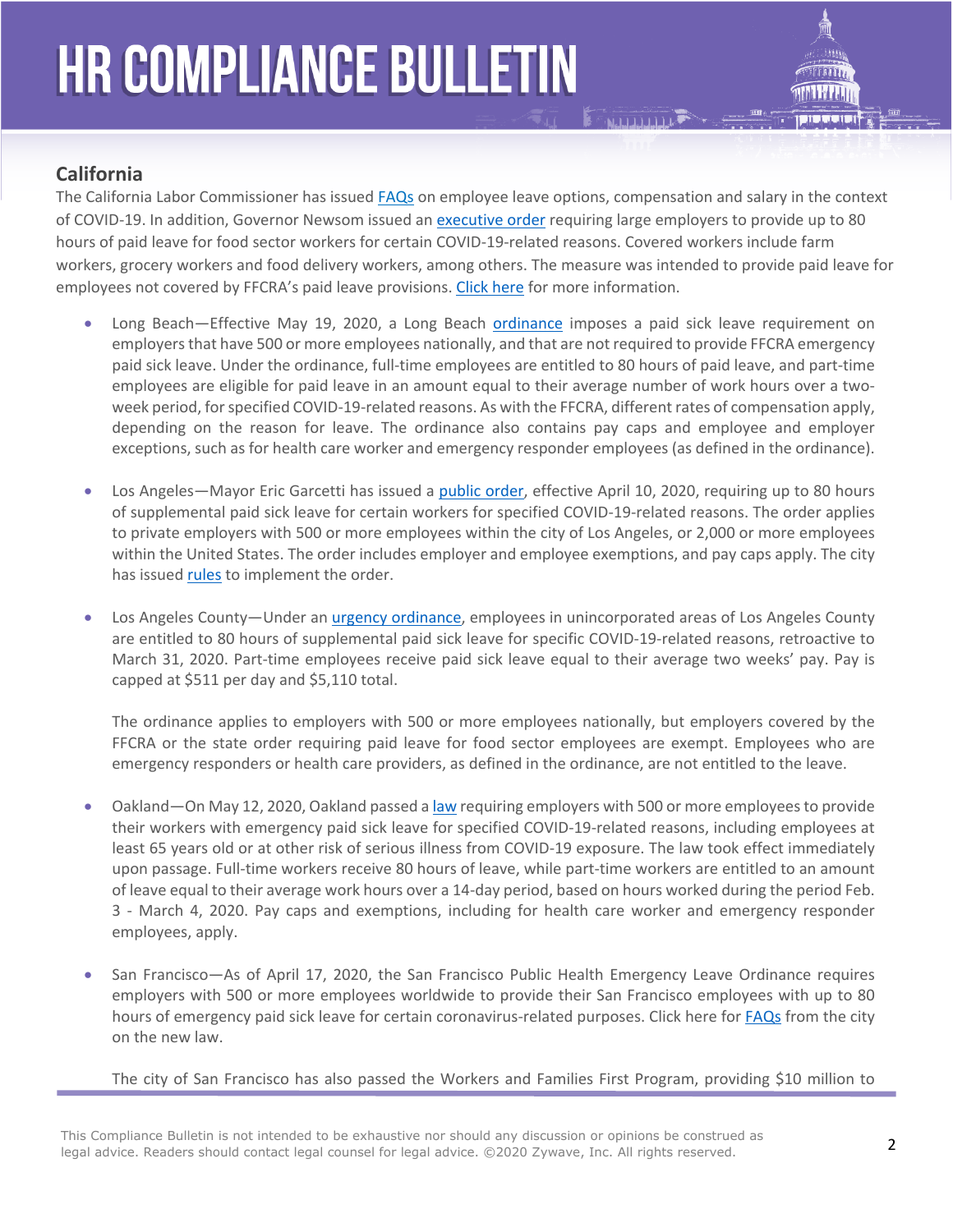businesses with employees in San Francisco to provide five days of sick leave beyond employers' existing policies. The additional sick leave is available only to employees who have exhausted their currently available sick leave, have exhausted or are not eligible for federal or state supplemental sick leave, and whose employer agrees to extend sick leave beyond current benefits. The city has released an [employer guide](https://sf.gov/step-by-step/get-reimbursed-paying-your-sf-staff-extra-sick-time) on the program.

The city has also published [guidance](https://sfgov.org/olse/san-francisco-paid-sick-leave-coronavirus) on San Francisco Paid Sick Leave and the coronavirus.

 San Jose—San Jose has passed a paid sick leave [ordinance,](https://www.sanjoseca.gov/?navid=5492) effective April 8 – Dec. 31, 2020, in response to the COVID-19 crisis. The ordinance is meant to fill the gaps left by the FFCRA, and it requires employers to provide eligible employees with up to 80 hours of paid sick leave for specified COVID-19 related reasons. The city has issued [FAQs](https://www.sanjoseca.gov/home/showdocument?id=56786) on the ordinance.

#### **Colorado**

On April 27, 2020, Colorado amended its emergency regulations mandating paid sick leave for certain workers affected by COVID-19. The regulations require employers in covered industries to provide paid sick leave to symptomatic employees who:

- Are being tested for COVID-19, or
- Are under instructions to quarantine or isolate due to a risk of having COVID-19.

The amendments expanded the list of covered industries to 13, and they increased the amount of leave from four days to 80 hours. Compensation for leave was changed from full pay to two-thirds pay. The changes to the regulations also added "other respiratory symptoms" to "flu-like symptoms" as a supporting factor for leave.

[Click here](https://www.colorado.gov/pacific/cdle/colorado-health-emergency-leave-pay-%E2%80%9Ccolorado-help%E2%80%9D-rules) for more information.

#### **Connecticut**

The state has issued [FAQs](https://www.google.com/url?sa=t&rct=j&q=&esrc=s&source=web&cd=2&ved=2ahUKEwid6uLgs7voAhWDK80KHXTZD1oQFjABegQIAxAB&url=https://portal.ct.gov/-/media/Coronavirus/COVID-19-FAQs.pdf?la=en&usg=AOvVaw20ZD6752A-TPzFxygir0w1) on the application of various employment laws and programs—including the state's paid sick leave and family leave requirements—to workers and businesses affected by COVID-19.

### **District of Columbia**

On April 10, 2020, Washington, D.C., enacted [the COVID-19 Response Supplemental Emergency Amendment Act](https://code.dccouncil.us/dc/council/acts/23-286.html), which, among other things, requires employers with between 50 and 499 employees to provide their employees with up to 80 hours of paid sick leave for the same reasons leave is permitted under the FFCRA. Employees may take the new leave in addition to any FFCRA leave they may be eligible for. Employers that are health care providers are exempt from the requirement, which took effect upon the law's passage.

As part of earlier [emergency legislation,](http://lims.dccouncil.us/Legislation/B23-0718) the District expanded its family leave program (DCFMLA) to allow workers to take time off when they or a family member have been advised to quarantine or self-isolate. The law allowing the expansion also eliminates the usual DCFMLA eligibility requirements that:

- The employee has worked for the current employer for one year; and
- The employee has worked 1,000 hours for the current employer during the previous 12 months.

These requirements are waived if the employee is taking leave under the new COVID-19 purpose.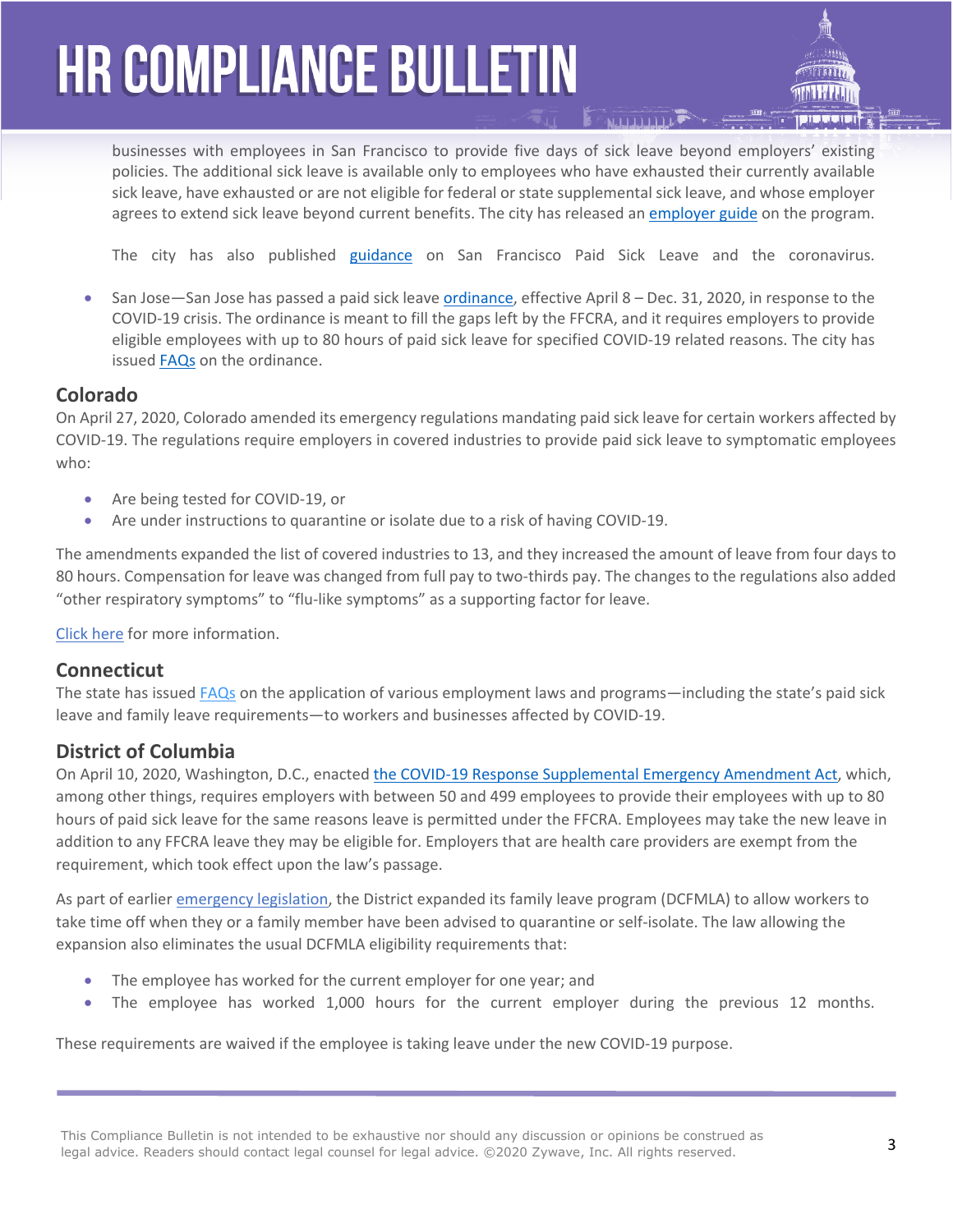In addition, the new leave requirement applies to all District of Columbia employers; before the expansion, only employers with 20 or more employees were covered by the DCFMLA. The expansion remains in effect for 90 days from its approval on March 17.

### **Illinois**

• Chicago—the city passed an [ordinance](https://chicago.legistar.com/LegislationDetail.aspx?ID=4424788&GUID=200E1B58-E5D5-4B5C-B14C-294DAAACA6FC&Options=Advanced&Search=) banning retaliation against employees for staying home from work for certain COVID-19-related reasons, including caring for others with COVID-19. The law provides employees with a private right of action for violations, allowing damages of three times the wages the employee would have earned and attorneys fees, in addition to other enforcement actions. The ordinance took effect on May 20, 2020.

### **Michigan**

Under an April 2020 executive [order,](https://content.govdelivery.com/attachments/MIEOG/2020/04/03/file_attachments/1418576/EO%202020-36.pdf) Michigan employers are prohibited from discharging, disciplining or otherwise retaliating against employees for staying home when they are at particular risk of infecting others with COVID-19. If employees have exhausted their paid leave, they must be allowed to take leave as unpaid. The order applies to employees who themselves, or whose close contacts, test positive for COVID-19 or display one or more of the principal symptoms of COVID-19.

# **Nevada**

The Nevada Labor Commissioner's Office has issued [guidance](http://labor.nv.gov/uploadedFiles/labornvgov/content/Employer/COVID-19%20Leave%20Guidance.pdf) on employees' use of leave for COVID-19 purposes under the state's new paid leave law. According to the guidance, employees may elect to use available paid leave or other applicable leave while out on a mandatory government quarantine, but employers may not require that employees use the leave for this purpose.

### **New Jersey**

Recently passed [legislation](https://www.njleg.state.nj.us/2020/Bills/A4000/3848_I1.HTM) in New Jersey prohibits employers from terminating or refusing to reinstate employees for taking time off (as instructed by a medical professional) due to COVID-19. Another new [law](https://www.njleg.state.nj.us/2020/Bills/S2500/2304_I1.HTM) expands the definition of "serious health condition" in the state's temporary disability insurance (TDI) and family leave insurance (FLI) programs to allow benefits when a person is diagnosed with or suspected of exposure to a communicable disease, or to take care of a family member similarly affected.

The legislation also expands New Jersey's earned sick leave law to permit the use of earned sick time for isolation or quarantine recommended or ordered by a provider or public health official as a result of suspected exposure to a communicable disease, or to care for a family member under similar isolation or quarantine.

An additional [law](https://www.njleg.state.nj.us/2020/Bills/S2500/2374_I1.HTM) enacted on April 14, 2020, expands the state's Family Leave Act to allow employees to take up to 12 weeks of unpaid time off to care for a family member as a result of an epidemic of a communicable disease, or efforts to prevent spread of a communicable disease. The job-protected leave also applies to employees requiring leave to provide care or treatment for their child if the child's school or place of care is closed in response to a public health emergency.

The state's Department of Labor and Workforce Development has developed [printable guides](https://www.nj.gov/labor/worker-protections/earnedsick/covid.shtml) outlining COVID-19– related benefits for New Jersey employees. These guides explain the applicability of benefits like earned sick leave, unemployment insurance, temporary disability and family leave insurance, and workers' compensation in various COVID-19-related situations.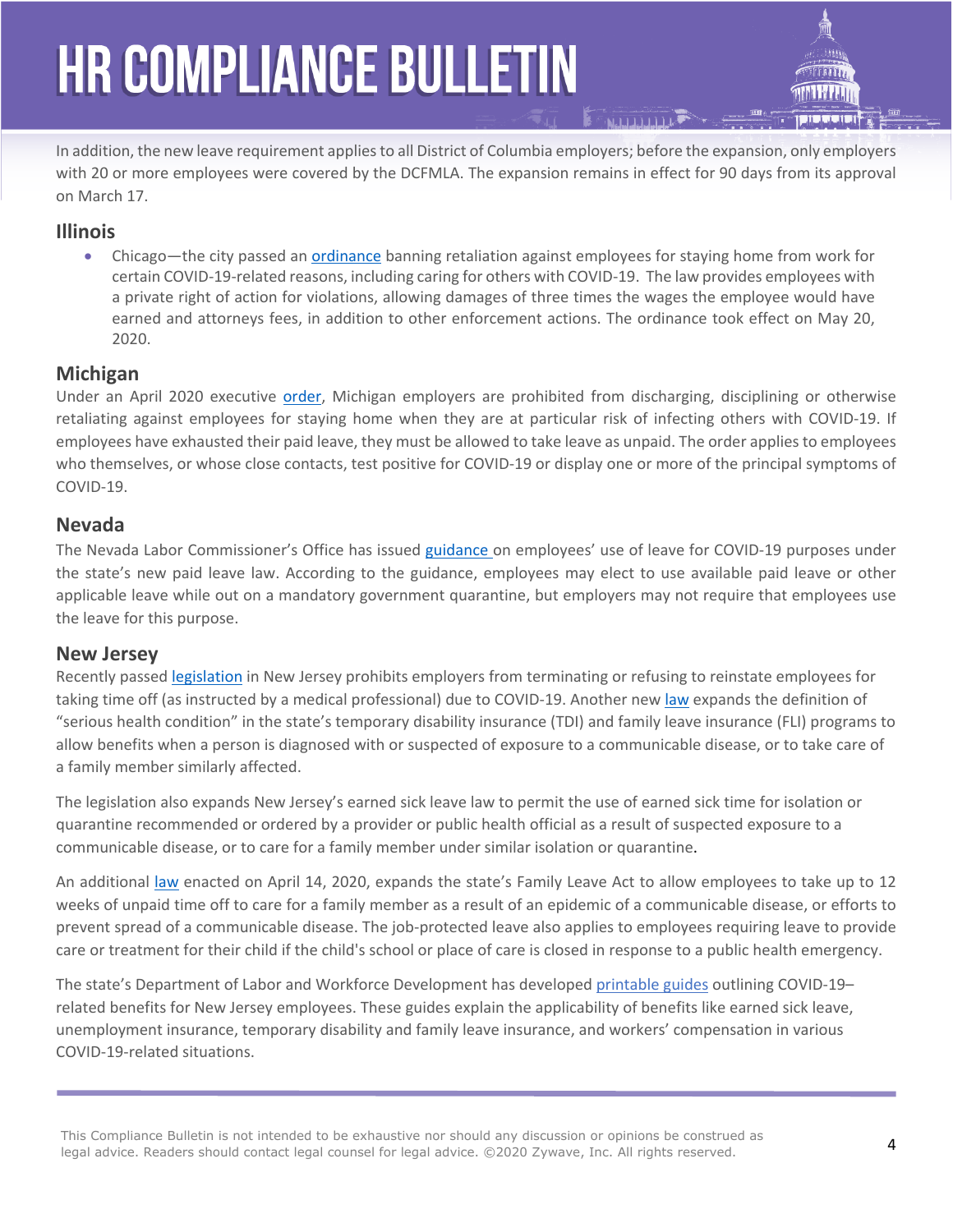

### **New York**

New York state enacted a [new law](https://nyassembly.gov/leg/?default_fld=&leg_video=&bn=SB8091&term=0&Summary=Y&Actions=Y&Text=Y) providing leave for COVID-19-related reasons, effective March 18, 2020. The leave applies to employees who are under a quarantine or isolation order. Whether and how much employee compensation is required during the leave depends on the size and net income of the employer, as follows:

- **\$1 million or less, and up to 10 employees**: Unpaid leave through the end of the quarantine or isolation. (Employees are eligible for paid family leave and disability benefits.)
- **More than \$1 million, and up to 10 employees**: Leave through the end of the quarantine or isolation, at least five days of which must be paid. (After five days, employees are eligible for paid family leave and disability benefits.)
- **Between 11 and 99 employees**: Leave through the end of the quarantine or isolation, five days of which must be paid. (After five days, employees are eligible for paid family leave and disability benefits.)
- **100 or more employees**: 14 days of paid sick leave during quarantine or isolation.
- **Public employers:** 14 days of paid sick leave during quarantine or isolation.

The law also allows paid family leave for employees to care for children under a quarantine or isolation order. Employees eligible for federal COVID-19-related leave may take state leave only to the extent that it exceeds the federal leave. Exceptions apply for asymptomatic or undiagnosed employees who can work virtually, and for employees who traveled to affected regions not for work. The state has issued [FAQs](https://paidfamilyleave.ny.gov/new-york-paid-family-leave-covid-19-faqs) on the new law. For further information, contact the [New York Department of Labor.](https://www.labor.ny.gov/home/)

### **Oregon**

The Oregon Bureau of Labor and Industries issued a [temporary rule](https://www.oregon.gov/boli/WHD/OST/Documents/OARD%20Temporary%20Rule%20Filing%20-%20OAR%20839-009-0230.pdf) clarifying that Oregon family leave covers an employee's absence to care for his or her child whose school or place of care has been closed in conjunction with a statewide public health emergency declared by a public health official.

Oregon has also issued [guidance](https://www.oregon.gov/BOLI/WHD/OST/Pages/index.aspx) on the use of sick time (which may also be used for public health school closures) in the context of COVID-19.

### **Pennsylvania**

 Philadelphia—Under [emergency regulations,](http://regulations.phila-records.com/) employees covered by the city's [sick leave law](https://www.phila.gov/2020-03-09-using-paid-sick-leave-in-philadelphia/) may use that leave for specified COVID-19-related reasons. [Click here](https://www.phila.gov/2020-03-20-information-and-resources-for-workers-impacted-by-covid-19/) for more information.

### **Rhode Island**

The Rhode Island Division of Labor and Training is waiving certain eligibility requirements for individuals filing COVID-19-related claims under the state's temporary disability insurance and temporary caregiver insurance programs. The Division has developed a [fact sheet](https://www.google.com/url?sa=t&rct=j&q=&esrc=s&source=web&cd=1&ved=2ahUKEwiA1p_uzLvoAhUwVBUIHXLQCbQQFjAAegQIAhAB&url=http://www.dlt.state.ri.us/pdfs/COVID-19%2520Workplace%2520Fact%2520Sheet.pdf&usg=AOvVaw09WxxVoMoteVGs7LJVpPPe) with further information.

### **Washington**

• Seattle—On June 1, 2020, the Seattle City Council passed an **[ordinance](http://seattle.legistar.com/LegislationDetail.aspx?ID=4538824&GUID=D6D81875-E8F2-4C8D-B9B1-4B623D196828&Options=ID%7CText%7C&Search=sick)** requiring food delivery network companies and transportation network companies to provide gig workers working in Seattle with paid sick and paid safe time during the COVID-19 emergency. The ordinance covers employers with at least 250 gig workers worldwide, and it mandates at least one day of earned sick and safe time for every 30 days worked in Seattle. Accrual is retroactive to Oct. 1, 2019, or the beginning of employment, whichever occurred or occurs later.